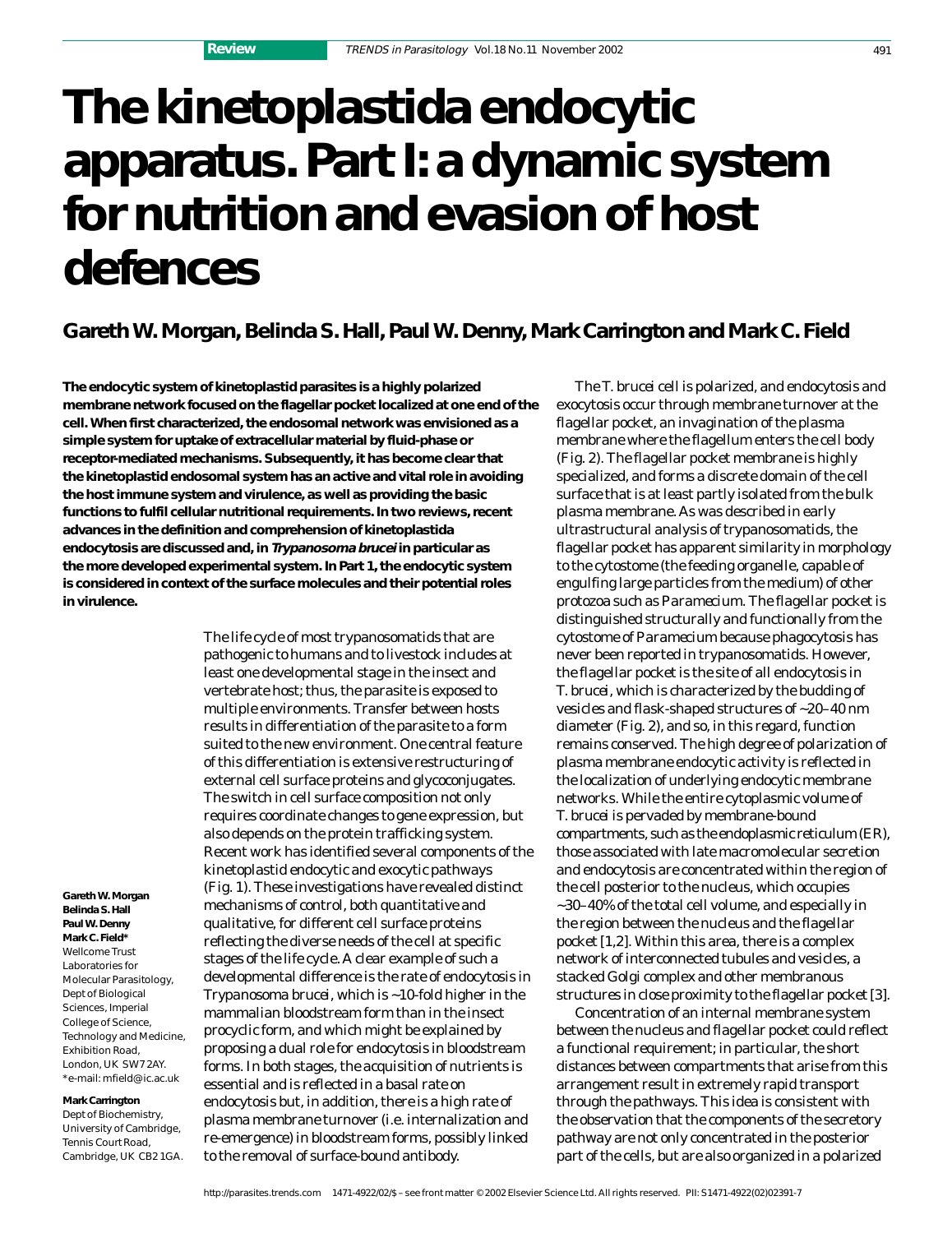

**Fig. 1.** The eukaryotic endosomal system. At least two modes of endocytosis (orange) from the plasma membrane are represented: (a) clathrin-dependent (pink); and (b) caveolae. Each serves to concentrate selected molecules within membrane microdomains, from where plasma membrane transport vesicles are formed (orange). Both pathways merge within the endocytic system, probably equivalent to the early endosome, responsible for separating ligands from receptors and for targeting molecules to one of at least four subsequent routes. These are: (1) delivery to lysosomes, which occurs via several intermediate stages; (2) rapid recycling; (3) recycling via the trans-Golgi network; and (4) direct recycling to the pericentriolar-recycling endosome. Homologues of each of these pathways have been detected in trypanosomatids. Key: blue, recycling pathways; green, synthetic (exocytic) routes; orange, endocytic pathway intermediates.

manner with the nucleus, ER exit sites, the Golgi apparatus and flagellar pocket all lying along an axis. Alternatively, the distribution of the secretory organelles might be dictated by the organization of the cytoskeleton, and is more a result of the positioning of the flagellum basal body, the microtubule-organizing centre. Early and late compartments can be discriminated by temperature shifts to block import of fluid-phase markers, such as horseradish peroxidase [2]. The early compartments, termed collecting tubules, are structures within the cytoplasm that contain material immediately following import. The later compartments are lysosomal and they receive imported material from the earlier compartments.

The mechanism of the quantitative difference in rate of endocytosis between bloodstream and procyclic forms has been investigated by determining the density and morphology of endocytic structures associated with the flagellar pocket. Clathrin-coated vesicles containing fluid-phase markers were detected in the bloodstream but not in the procyclic forms [5,6]. Recent molecular data confirms that this is broadly correct [7], although clathrin is present at a reduced

level in procyclic forms. Interestingly, in the bloodstream non-dividing stumpy stage, the flagellar pocket becomes enlarged, which might suggest an increased requirement for membrane turnover. This is also accompanied by increased cellular levels of the lysosomal protein p67/CB-1 [8], suggesting an expansion of the lysosomal compartment. These non-proliferative cells might have a heightened requirement for endocytosis in the context of immune evasion.

**Surface proteins, endocytosis and immune evasion** The *T. brucei* bloodstream form can be readily killed by antibody and complement. During an infection, the killing is mediated by increasing concentrations of antibodies as the immune response is mounted. Although antigenic variation is the primary mechanism for maintaining chronic infection, there is also evidence of a role for surface-protein trafficking in the immediate survival of any one cell against an immune response of increasing antibody concentration. The major surface protein of bloodstream forms, the variant surface glycoprotein (VSG), rapidly cycles through the flagellar pocket, between the cell surface and membrane-bound structures within the cytoplasm. This process has been reported to be constitutive because surface-labelling experiments demonstrate that recycling occurs in the absence of apparent stimulation by crosslinking or differentiation [9]. Recycling of VSG is distinct from shedding into the medium, which occurs slowly, because VSG has a half-life equivalent to 4–6 cell generations. Shedding is presumed to be a result of proteolysis [9], most likely a cysteine protease [10]. VSG polypeptide itself appears to be stimulatory for macrophages [11] and is highly immunogenic, and hence prevention of VSG release by endosome-associated proteases is potentially important for parasite survival.

Upon experimental exposure to high concentrations of VSG antibody, the cell-surface VSG is rapidly capped and endocytosed via the flagellar pocket. In an early investigation, addition of anti-VSG Fab or  $F(ab)$ <sub>2</sub> fragments resulted in rapid movement of VSG–antibody complexes from the cell body or flagellum towards the flagellar pocket [12]. Subsequent to reaching the flagellar pocket, antibody fragments were internalized into structures between the flagellar pocket and nucleus, and VSG-bound antibody was degraded internally. Crosslinking with bivalent antibodies was not required for endocytosis in this study. In fact, internalized VSG is returned to the cell surface intact, but bound immunoglobulin (Ig) is cleaved by a L-1-chloro-3-(4-tosyl-amido)-7-amino-2-heptanone (TLCK)-sensitive (presumably serine) protease, and the Ig fragments are secreted [13].Several additional proteases, including a homologue of the *Leishmania* cell surface metalloproteinase gp63, have been implicated as being present in the flagellar pocket and associated recycling compartments, which might indicate an ability to degrade proteins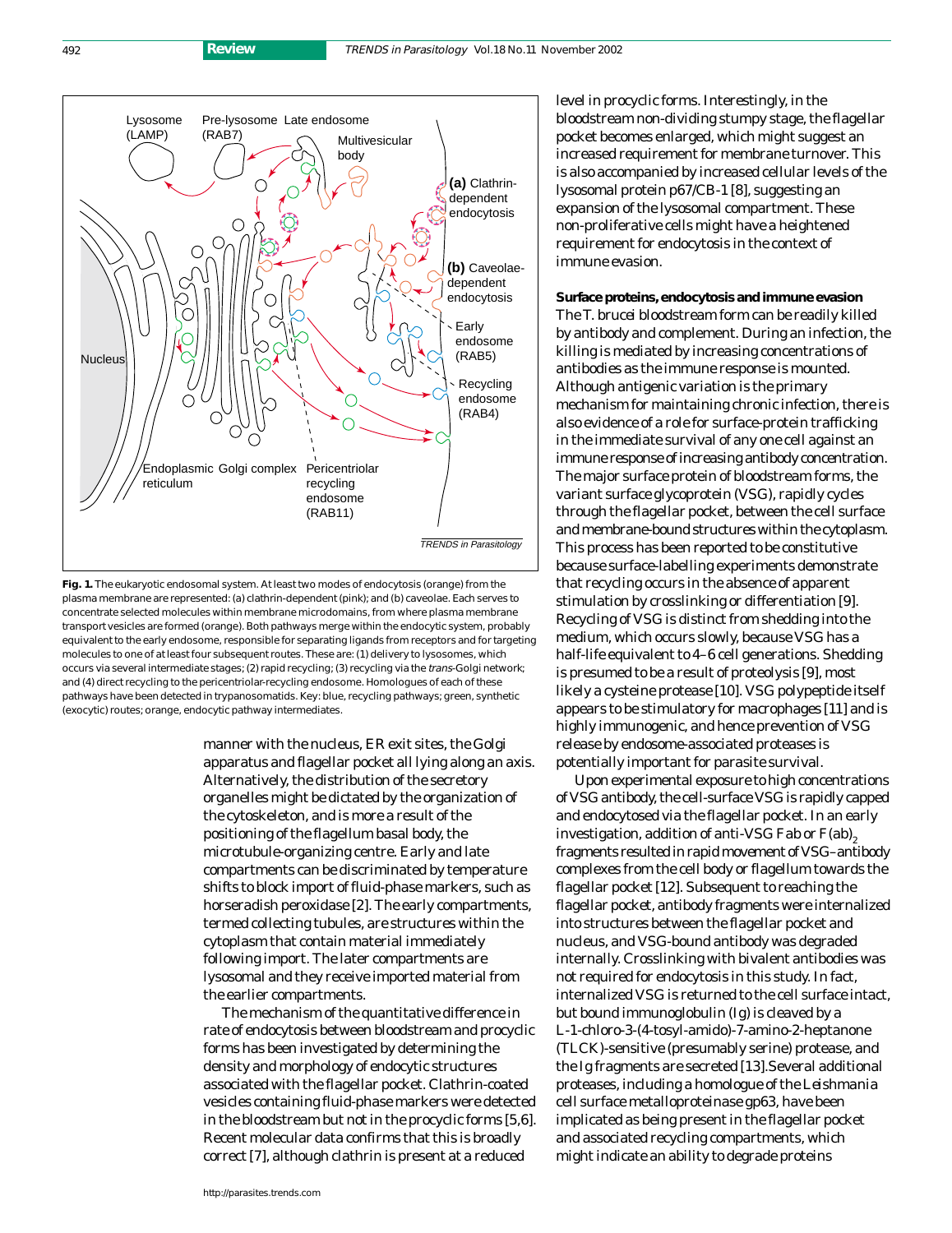

**Fig. 2.** Ultrastructure gallery of transport structures associated with the flagellar pocket of procyclic and bloodstream stages of Trypanosoma brucei. (a) Single clathrin-like coated vesicle budding from/or to the posterior wall of the flagellar pocket from a procyclic cell. (b) Bloodstream-form cell with multiple flask-like structures engaged with the flagellar pocket membrane. It is not clear if these structures are endocytic or exocytic, but they are clearly devoid of clathrin or other prominent coat structures associated with the membrane. (c) Multilamellar membrane structure associated with the anterior wall of the flagellar pocket of a procyclic trypanosome. A lack of molecular markers continues to confound assignments of these various membrane figures to specific roles in membrane transport processes. Scale bar in  $(a-c) = 500$  nm.

before, or without, the involvement of a lysosomal compartment [14]. The ability to degrade surface-bound Ig represents a mechanism by which the trypanosome can survive during a period of rising concentrations of VSG antibodies, and thus increase the likelihood of transmission, but the identity of this activity remains unresolved. This requirement is unique to bloodstream forms and is a plausible explanation for the basis behind evolution of a highly active endocytosis and/or

recycling system in haemoflagellate trypanosomes. The presence of a proteolytic activity in the early endosomal system and, possibly, also the recycling arm suggests that trypanosomes might have substantial abilities for degrading extracellular material [10,13].

Because VSG is a glycosylphosphatidylinositol (GPI)-anchored molecule, it does not have a cytoplasmic domain necessary to bind the adaptin and/or clathrin-dependent endocytic pathway. It is possible that VSG endocytosis uses either a co-receptor with a cytoplasmic domain, a raft-mediated mechanism, or that endocytosis is nonselective but, at present, this is unknown. Internalization of surface proteins of bloodstream form *T. brucei* which do have cytoplasmic domains, such as the non-variant  $ISG<sub>65</sub>$ and  $\text{ISG}_{75}$ , has not been well studied. It has been suggested that oligomannose glycans present on some VSG variants could act as binding sites for soluble ligands, and tumour necrosis factor (TNF)-α in particular [15]. TNF-α has oligomannose-specific lectin activity [16], and the data implicate VSG as an important factor in endocytosis and subsequent trypanocidal activity of TNF-α [17]. Little is known about endocytosis or recycling of procyclins, the major surface proteins of procyclics. Recent data on modulation of procyclin isoform expression on the cell surface by genetic manipulation of the endocytic pathway indicate that these proteins do recycle, albeit at a low rate (B.S. Hall and M.C. Field, unpublished).

*Leishmania* studies of endocytosis have focused on the amastigote, which resides and replicates within a parasitophorous vacuole (PV) inside the host macrophage that resembles a late endosomal and/or lysosomal compartment. Any molecule taken up by the amastigote first has to enter the PV, but once there, macromolecules can be endocytosed by the amastigote itself via the flagellar pocket [18,19]. The PV has similarities to specialized compartments of antigen-presenting cells, where complexes between the peptide and major histocompatibility complex (MHC) class II are formed before their exposure at the cell surface. Significantly, in *Leishmania*-infected cells, amastigotes endocytose and degrade MHC class II molecules and the cofactor β-2 microglobulin [20,21], presumably allowing the parasite to block or hinder presentation of *Leishmania*-derived antigenic peptides. Lysosomal hydrolytic activity is highly upregulated in *Leishmania mexicana* amastigotes compared with that in insect-stage promastigotes, which correlates with the ability to internalize and degrade MHC and other host molecules, and the appearance of multivesicular megasomes within the amastigote [22].

Interest in the *Leishmania* promastigote endocytic processes has been less intense. However, recently, a morphologically unusual tubular lysosomal compartment has been described in several *Leishmania* spp. [23–25]. This compartment stretches from the flagellar pocket towards the posterior end of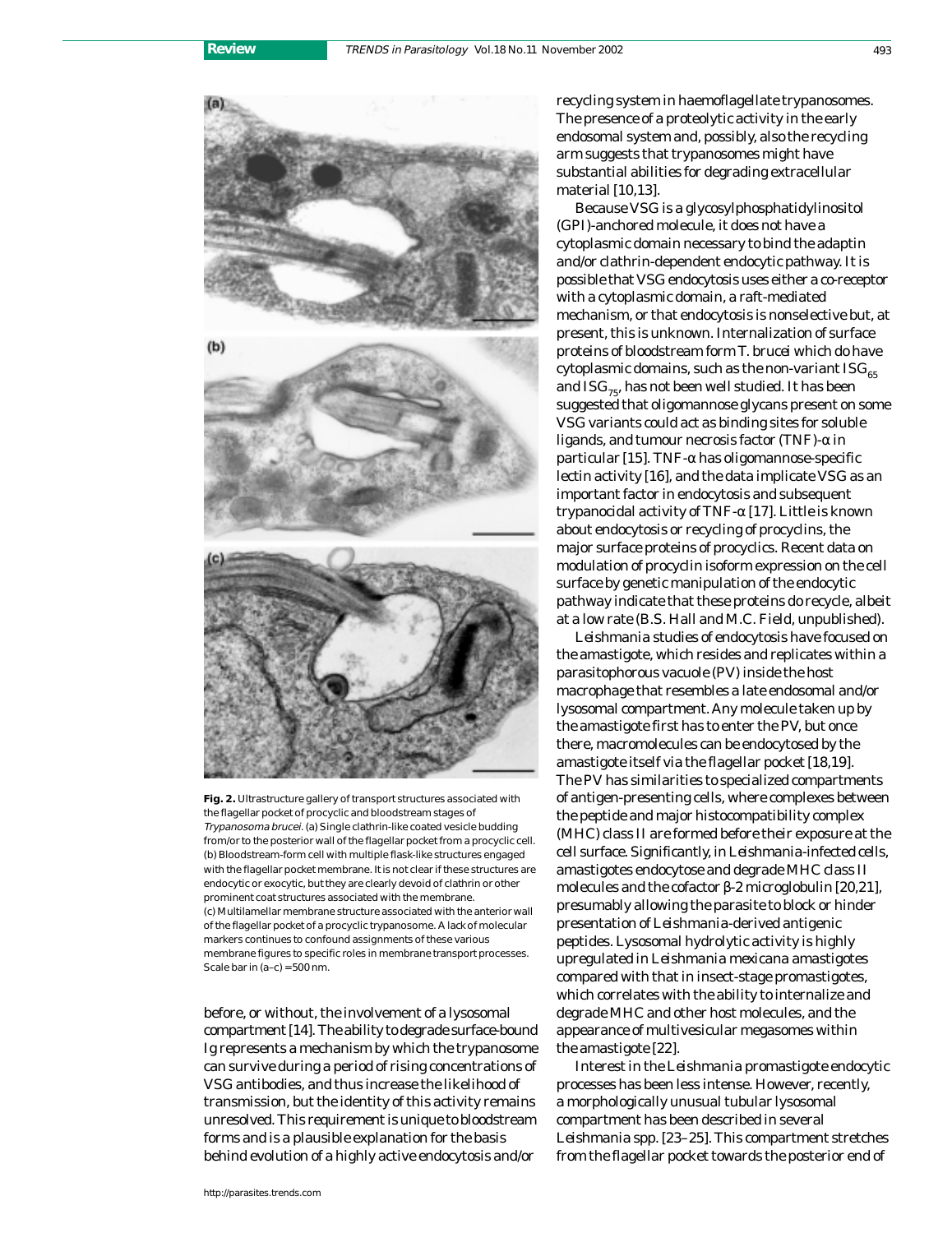the cell, and its multivesicular composition is reminiscent of the megasomes of *L. mexicana* amastigotes. The significance and function of this structure remains unknown.

#### **Surface receptors**

Parasitic trypanosomatid species share many nutritional requirements, but the sources and receptors used to fulfil these needs differ between species and developmental stage. For the essential nutrient iron, a variety of mechanisms of acquisition have evolved to suit the environment. In *T. brucei* bloodstream form, in *T. cruzi* epimastigotes, and in both the promastigote and amastigote forms of *Leishmania* spp., iron is taken up via specific transferrin receptors, but the mechanisms are unique to the individual parasite. The pathway of iron uptake is well understood in metazoans; transferrin binds a cell-surface receptor, is endocytosed to early endosomes, and a reduction in pH within the endosomes leads to release of bound iron from transferrin. The apo-transferrin is then recycled, intact, back to the surface via recycling endosomes and is released [26]. In *T. brucei*, transferrin is taken up initially into a *T. brucei* Rab5 (TbRAB5A)-positive compartment [27], the transferrin is degraded and the empty receptor is recycled [28]. Fragments of endocytosed transferrin can be recovered in the medium, suggesting that uncoupling of receptor and ligand, and return of the transferrin fragments to the cell surface takes place without the involvement of the lysosomal compartment [28]. This process involves a compartment associated with *T. brucei* Rab11 (TbRAB11), similar to the recycling system in mammalian cells [29].

In *T. cruzi* epimastigotes, which have both a flagellar pocket and a cytostome, transferrin is initially taken up into the cytostome and then is transported via vesicular tubular structures to the reservosome at the posterior end of the cell [30,31]. The reservosome is most likely the equivalent of the lysosome [32,33]. Interestingly, the reservosome is associated with *T. cruzi* Rab11 (TcRAB11), suggesting the possibility that the transferrin receptor could recycle to the surface from here [34]. The trypomastigote form of *T. cruzi* does not appear to bind or internalize transferrin [30]; it is a non-proliferative stage and the metacyclic forms rely instead on the nutrients stored in the reservosome, whereas the bloodstream trypomastigotes have a relatively short extracellular life and are non-proliferative, and presumably do not require *de novo* iron uptake.

Integration of the *Leishmania*-containing PV into the host cell endosomal system allows the parasite to subvert normal endosomal processes. Transferrin uptake by the infected macrophage occurs normally, but the endosomes containing the transferrin receptor and transferrin then fuse with the PV, and *Leishmania* amastigotes can bind and endocytose the released transferrin, which is trafficked to lysosome-like

compartments within the parasite [19]. By contrast, *T. cruzi* amastigotes express a specific receptor for transferrin and cannot grow in a transferrin-free environment [35]. However, this finding applies to extracellular amastigotes, and the importance of transferrin for *in vivo* intracellular amastigotes, which lie free in the cytoplasm and not inside a vacuole, is unclear because cytosolic iron is sequestered by ferritin.

Transferrin receptors also differ in location between different species and stages. Transferrin binding is limited to the flagellar pocket in the *T. brucei* bloodstream form and *Leishmania* procyclic form, but is found in the cytostome of *T. cruzi* epimastigotes [30,31]. In *Leishmania*-infected macrophages, the parasites have transferrin-binding sites distributed over the surface of the intracellular amastigote [19]. These distinct sites of receptor expression could reflect the environments in which the parasite has to survive. When *T. brucei* is in the bloodstream, restriction of expression to the flagellar pocket limits the access of effector cells of the immune system to the comparably invariant receptor [36]. However, *Leishmania* amastigotes, within a PV inside a host cell, do not come into contact with effector cells of the host immune system, and the receptor is present over the entire surface of the cell.

The transferrin receptors expressed in the various parasites are specific to the individual species. The *T. brucei* receptor is a heterodimer containing two closely related polypeptides, ESAG6 and ESAG7, and is attached to the external face of the plasma membrane through a GPI-anchor at the C-terminus of ESAG6. There are multiple copies of genes encoding both ESAG6 and ESAG7, although only one of each is expressed at any one time. Within each gene family, there is minor sequence variation, which has probably evolved to produce a family of receptors with different affinities for transferrin from a range of mammalian host species. A transferrin receptor repertoire has been suggested as an adaptation to facilitate survival in a wide range of hosts [28,37]. A similar ESAG6 and/or ESAG7-based receptor has recently been identified in the closely related parasite *Trypanosoma evansi*[38] The leishmanial transferrin receptor is only partially characterized, but appears to be a 70-kDa monomeric integral membrane protein, distinct from either the mammalian or the *T. brucei* receptors [39]. The *T. cruzi* receptor remains to be identified.

Host-serum-derived low-density lipoprotein (LDL) serves as an important source of sterols for haemoflagellates [40]. Even some lifecycle stages restricted to the insect vector, such as the procyclic form of *T. brucei*, show an absolute requirement for exogenous LDL for growth [41]. Potentially, sufficient LDL is present in a tsetse bloodmeal to provide lipoprotein *in vivo*, but it is also possible that related insect proteins, such as lipophorins, might be used, especially by the proliferating epimastigotes in the salivary glands. Specific LDL-binding proteins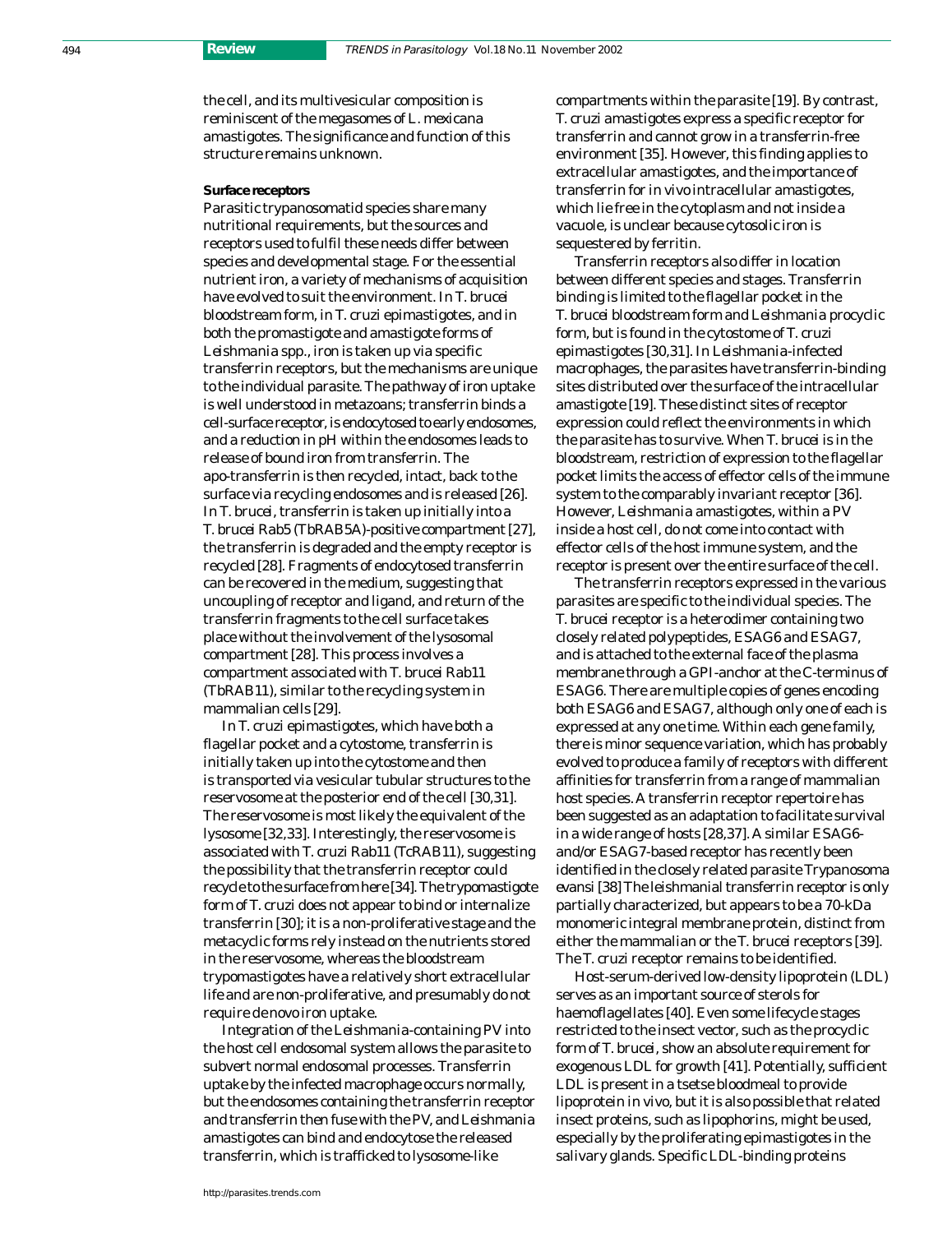appear to be expressed in *Leishmania* spp., *T. brucei* and *T. cruzi*, but the molecular nature of the LDL receptors is unclear [30,41–43].

Characterization of the affinity of LDL for its binding sites revealed high- and low-affinity lipoprotein binding sites in *T. brucei*, which are, most likely, two forms of a single receptor [27,44]. Both bloodstream and procyclic forms possess a similar number of LDL-binding sites, mostly in the flagellar pocket and flagellum. However, LDL uptake levels are vastly different: endocytosis of lipoprotein is barely detectable in procyclics, but is at least ten times more rapid in bloodstream forms [27,44]. Procyclic forms, which can synthesize their own sterols, are probably less dependent on continuous uptake of host LDL [41]. LDL is internalized initially into a TbRAB5A-containing early endocytic compartment, similar to transferrin but, by contrast, is ultimately degraded in the lysosome [27,44]. It is assumed that the receptor is recycled to the surface. In bloodstream forms, surface-bound LDL is degraded within 20 min in a process that is dependent on temperature, and is sensitive to acidotropic agents [45]. In addition to LDL, *T. brucei* appears to use high-density lipoprotein (HDL) as a source of lipid. Specific binding sites are present on the parasite surface, and endocytosis of HDL has been detected. Endocytosis of LDL by other kinetoplastids is less well studied, but the pattern of uptake seems to be similar to that described for transferrin. LDL binds to *T. cruzi* epimastigotes and amastigotes, but not to trypomastigotes, and gold-labelled lipoprotein is bound to the flagellar pocket and, in epimastigotes, the cytostome at 4°C [30].

**Endocytosis and the evasion of lytic factors** *Trypanosoma brucei brucei* does not infect humans because it is killed by trypanosome lytic factor (TLF), whereas *T. b. rhodesiense* is resistant to TLF. TLF is a component of normal human serum, and can be separated into two parts, TLF-1 and TLF-2, both of which are in the HDL fraction [46]. TLF-1 contains apolipoprotein AI, apolipoprotein AII, paraoxonase and haptoglobin-related protein (Hpr), whereas TLF-2 contains apolipoprotein AI, IgM and Hpr. The killing of trypanosomes by TLF-1 is inhibited by haptoglobin, whereas TLF-2 is not [46]. The component of TLF-1 that is probably responsible for killing is Hpr because HDL containing the other three components has no effect on viability [47]. Haptoglobin itself is a serum protein that binds haemoglobin released as a result of tissue damage. Hpr is also a serum protein, present at <1% of the concentration of haptoglobin. A functional *Hpr* gene is observed only in primates resistant to *T. b. brucei* [48,49] and it has no known function other than its putative role in protection against *T. b. brucei*

M.C.F.'s laboratory is supported by the Wellcome Trust and the

**Acknowledgements**

BHF, and M.C.'s laboratory by the Leverhulme Trust, the Wellcome Trust and WHO. M.C.F. and M.C. thank Peter Overath and H. Paul Voorheis for discussions of unpublished work.

#### **References**

1 Field, H. *et al.* (1998) Complexity of trypanosomatid endocytosis pathways revealed by Rab4 and Rab5 isoforms *in Trypanosoma brucei. J. Biol. Chem.* 273, 32102–32110

2 Brickman, M.J. *et al.* (1995) Low temperature reversibly inhibits transport from tubular endosomes to a perinuclear, acidic compartment in African trypanosomes. *J. Cell Sci.* 108, 3611–3621

infection. The action of TLF-1 is dependent on endocytosis; after binding to a cell-surface receptor, TLF-1 is internalized and trafficked to the lysosome. By a mechanism not fully characterized, TLF-1 causes release of lysosome contents into the cytoplasm and cell death [50]. The receptor for TLF-1 has not been identified at the molecular level. However, there are both high- and low-affinity binding sites, and the low-affinity sites, at least, overlap with HDL-binding activity. The binding to the high-affinity sites is dependent on the presence of Hpr in the HDL [51]. The mode of action of TLF-2 is less well understood.

TLF resistance is dependent on interference with the endocytic pathway. Screens to find messenger RNAs (mRNAs) expressed in lines resistant to human serum, but not expressed in sensitive lines, identified a serum-resistance-associated (*SRA*) gene [52,53]. Ectopic expression of the *SRA* gene is necessary and sufficient to confer resistance to human serum in a normally sensitive strain [54]. The mode of action of the SRA protein in protecting the normally sensitive trypanosome appears to involve a reduction in the endocytosis of TLF-1, as opposed to a reduction in binding. The mechanism of the process will be fascinating for two reasons: (1) resistance operates through a specific reduction in endocytosis of TLF-1 because uptake of essential nutrients, such as transferrin, presumably continues at a normal rate; and (2) the *SRA* gene must function as a dominant, negative factor blocking the uptake of TLF-1, and hence SRA must interact with the components directly involved in the endocytosis process in trypanosomes. How SRA expression protects against TLF-2 is not known.

### **Conclusions**

Our views of the endocytic system of trypanosomes have advanced considerably in the past decade. In particular, the importance of this system in evasion of host defense mechanisms, particularly resistance to TLF and avoidance of antibody recognition, are vital to propagation of *T. brucei* within the mammalian host. The view of endocytosis as an active virulence mechanism among the kinetoplastida is extended by the potential importance of the system in compromising immunological surveillance in *Leishmania.*A deeper understanding of the endocytic processes at the molecular level is promising following the advances in the genome analysis of trypanosomatids. Recent insights into the kinetoplastid endocytic machinery will be the focus of our second article on the endocytic apparatus of African trypanosomes and kinetoplastida.

- 3 Duszenko, M. *et al.* (1988) Intracellular transport of a variant surface glycoprotein in *Trypanosoma brucei. J. Cell Biol.* 106, 77–86
- 4 Brickman, M.J. and Balber, A.E. (1994) *Trypanosoma brucei brucei* and *T. b. gambiense*: